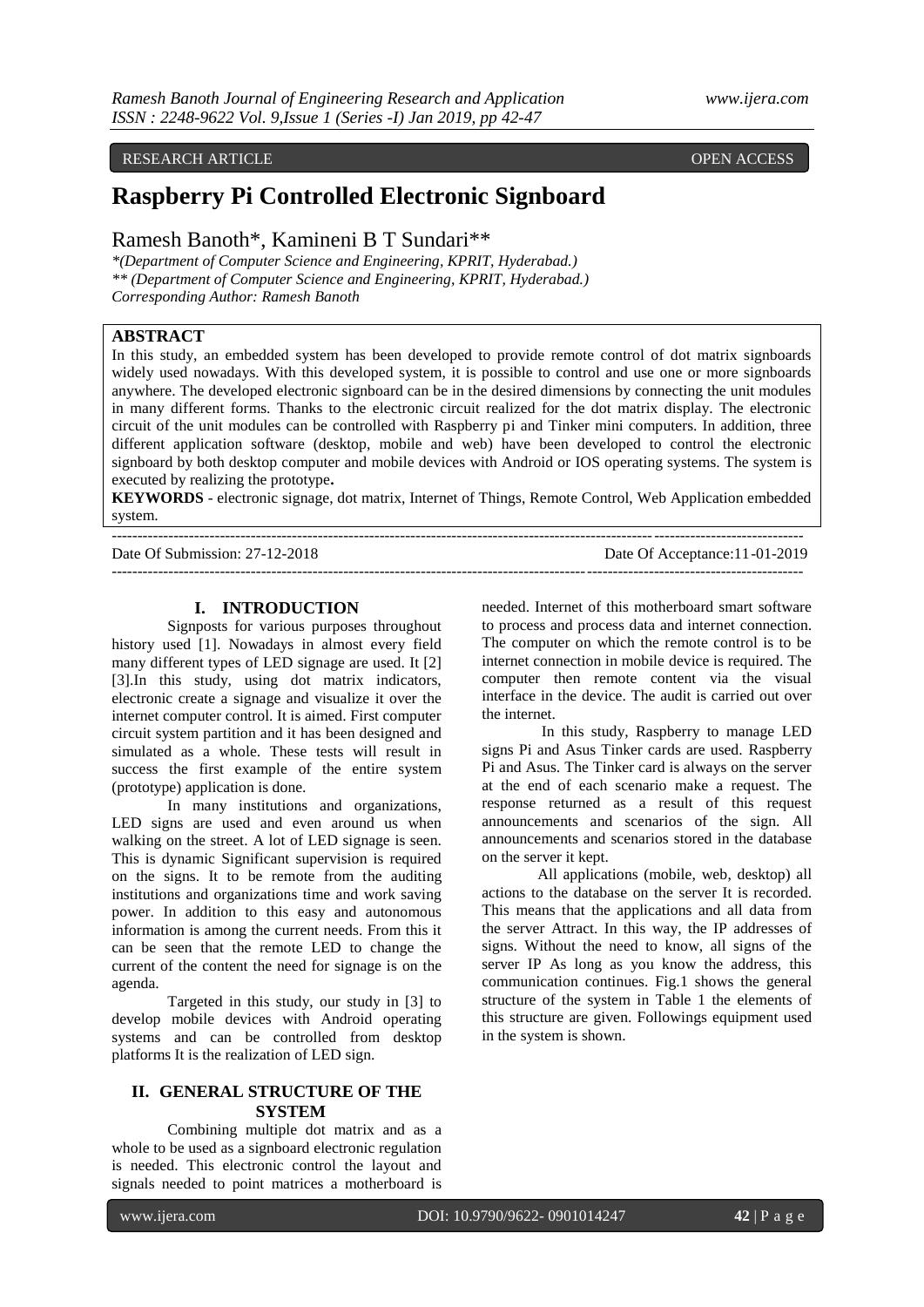

**Table1.** Material list used in the system

| Dot Matrix Indicators   |
|-------------------------|
| Unit module board       |
| <b>Asus Tinker Kart</b> |
| Raspberry Pi 3          |
| Server                  |
| Desktop Computer        |
| Tablet                  |
| Telephone               |
|                         |

On Raspberry Pi 3 card by Broadcom produced BCM2837 SoC (system-on-chip), 1.2 GHz 64-bit. There are 4 core ARM Cortex-A53 processors. It about 10 from the first model of Raspberry Pi It is possible to perform more operations. Fig.2 .An overview of the Raspberry Pi 3 card is also available.

The design of the card is almost complete with  $B +$  and Pi 2 models. it is exactly the same. GPIO pins, CSI (camera) and DSI (display) connectors, 4 USB2.0 ports, 100 M bit Ethernet port, HDMI and composite image outputs(Over 3.5mm TRRS jack) and for power connection USB micro-B connector used from  $B + / Pi 2$  is located. On different cards Ceramic in the area of PWR and ACT LEDs Wi-Fi / Bluetooth antenna is available. These LEDs are DSI connector on the other side of the connector. Card slot Micro SD card slot. [4].



**Figure.2**. Overview of the Raspberry Pi 3 card

# **2.1 Asus Tinker Card**

Asus Tinker card on the Raspberry Pi 3 card alternatively, an alternate cartridge. Tinker card, Unilateral, it is bilingual card. Tinker card, IoT enthusiasts, hobby enthusiasts, PC to DIY lovers and others reliable and highly skilled to convert platform offers. Figure 3 shows the Asus Tinker card. General view is available.



**Figure.3.** Asus Tinker card overview

Powerful and modern quad-core ARMbased Tinker card using Rock chip RK3288 significantly higher than other popular SBC cards offers improved performance. Different structures and projects recognizing their ever increasing demands, the Tinker card LPDDR3 offers dualchannel memory. Tinker card also for operating system, applications and file storage faster than expandable micro SD cards used with an SDIO 3.0 interface offering read and write speeds.

Powerful yet efficient in terms of power consumption Tinker card with new generation graphics and It supports GPU calculation APIs. ARM based Financial T764 GPU powered Tinker card, graphics chip and stationary processors, highquality media playback, game, computer vision, motion recognition, image including fixing and handling and computer photography It has a wide range of usage areas. The Tinker card for multimedia enthusiasts is also available in HD and UHD video, H.264 and H.265 playback support with fixed function presents [5].

### **2.2 Point Matrix Indicator**

LED display in the system the matrix is built using indicators. LED matrices, LEDs in one order with one color or 4x4, 8x8 LED generated units using RGB LED are indicators. These indicators can be larger-sized signage display can be achieved. LED matrices in floating applications or LEDs by means of integrals or microcontrollers the creation of various forms and expressions. The connection of the dot matrix in Fig.4 has a visual structure.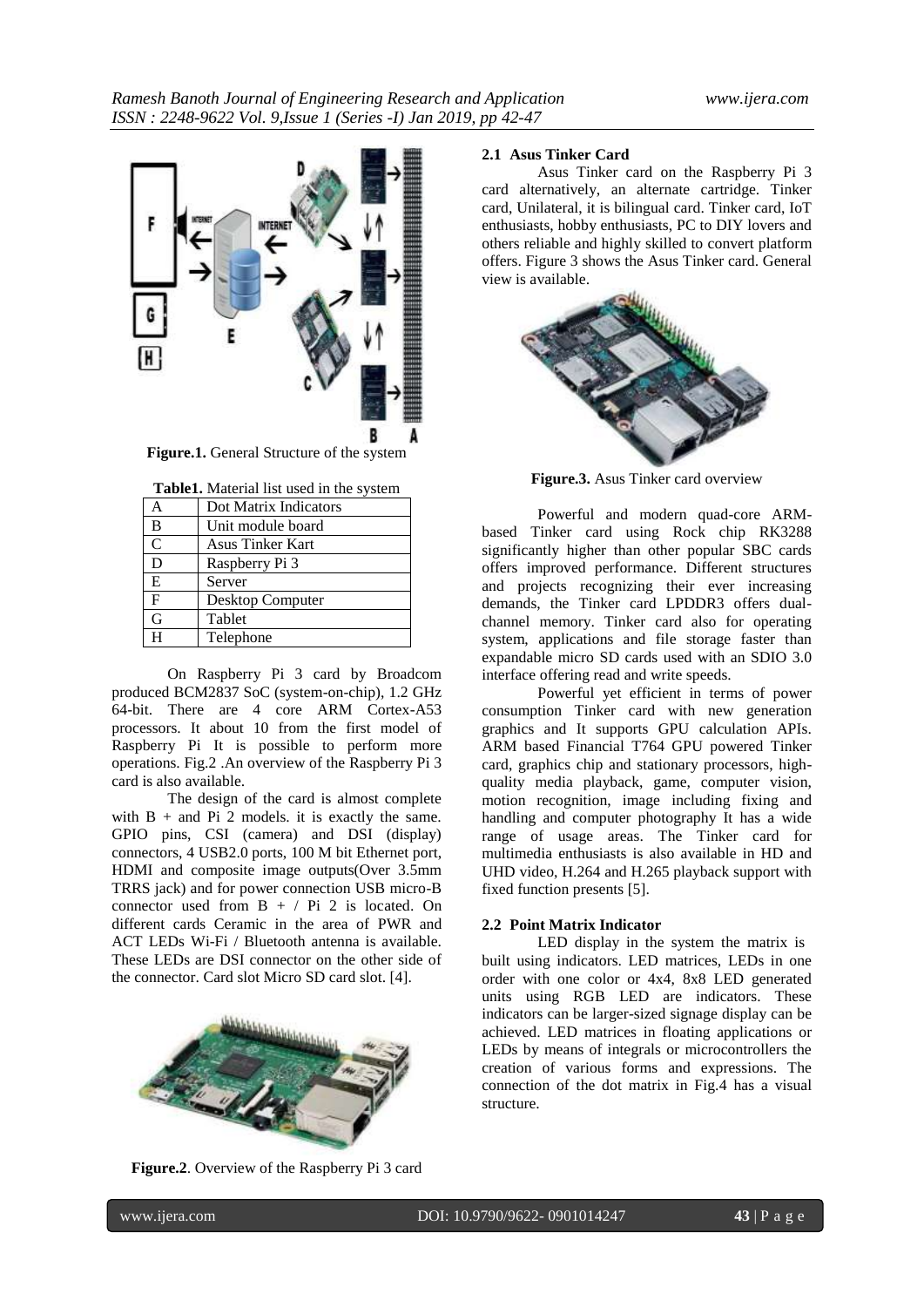

**Figure.4.** Dot matrix LED display connection structure [6]

LED matrices are common anodes or common cathodes can. A common anode dot matrix is a GND (Logic 0) for its associated ends voltage value must be given. Fig.5 boyutde8x8 there are images of the leg structure of the point matrix. Indents and distances on the indicator to provide mechanical coupling with matrices. It get largersized signage display with the assemblies It may be. But these indentations are in the leg structure can be used to find a sequence [7].



**Figure.5.** Example of an LED dot matrix leg structure

#### **2.3 Max7219 Integration**

Dot matrix used with Max7219 integration supervision / version of the indicators. DIG and The point matrix connection with the SEG legs is performed. Then the necessary data and time signal legs microcontroller. Power connection of the integration after you have done this, the dot matrix is in the desired format. It can be operated [8]. Pin of the Max7219 connector in Figure 6 output is seen



**Figure.6.** Max7219 integration pin outputs

# **III. SYSTEM REALIZATION WEARS**

The construction of the embedded system in this work amalgamate; circuit board design, schematic and printed circuit (PCB) drawing, circuit boards, circuit components on the circuit board, checking the system web site, mobile device application and desktop application can be summarized as the implementation. Each stage is briefly explained below.

### **2.1 Unit Module Circuit Board Design**

In this study, in the system, each dot matrix unit module circuit board to drive indicator. This card is designed and primarily working on a dot matrix test was performed. Run the circuit successfully printed circuit board after monitoring. In this phase, especially if there is a modular structure is considered. For this reason, the communicate different dot matrices with each other quality. Number of consecutive dot matrix added interlocking management via code in the microprocessor; complete the dot matrix circuit boards Raspberry Pi or Tinker card. The control of the text on the LED signs will be ensured.

#### **2.2 Unit Module Circuit Board Drawing**

Fig.7 shows the protease schematic drawing of the circuit board. The view is available. Point to use the matrix, MAX7219 integration and communication pins libraries are designed and printed circuits are designed. The reason for this is a more convenient and unique use is based on a breadboard to be able to see exactly the same circuit in the screen.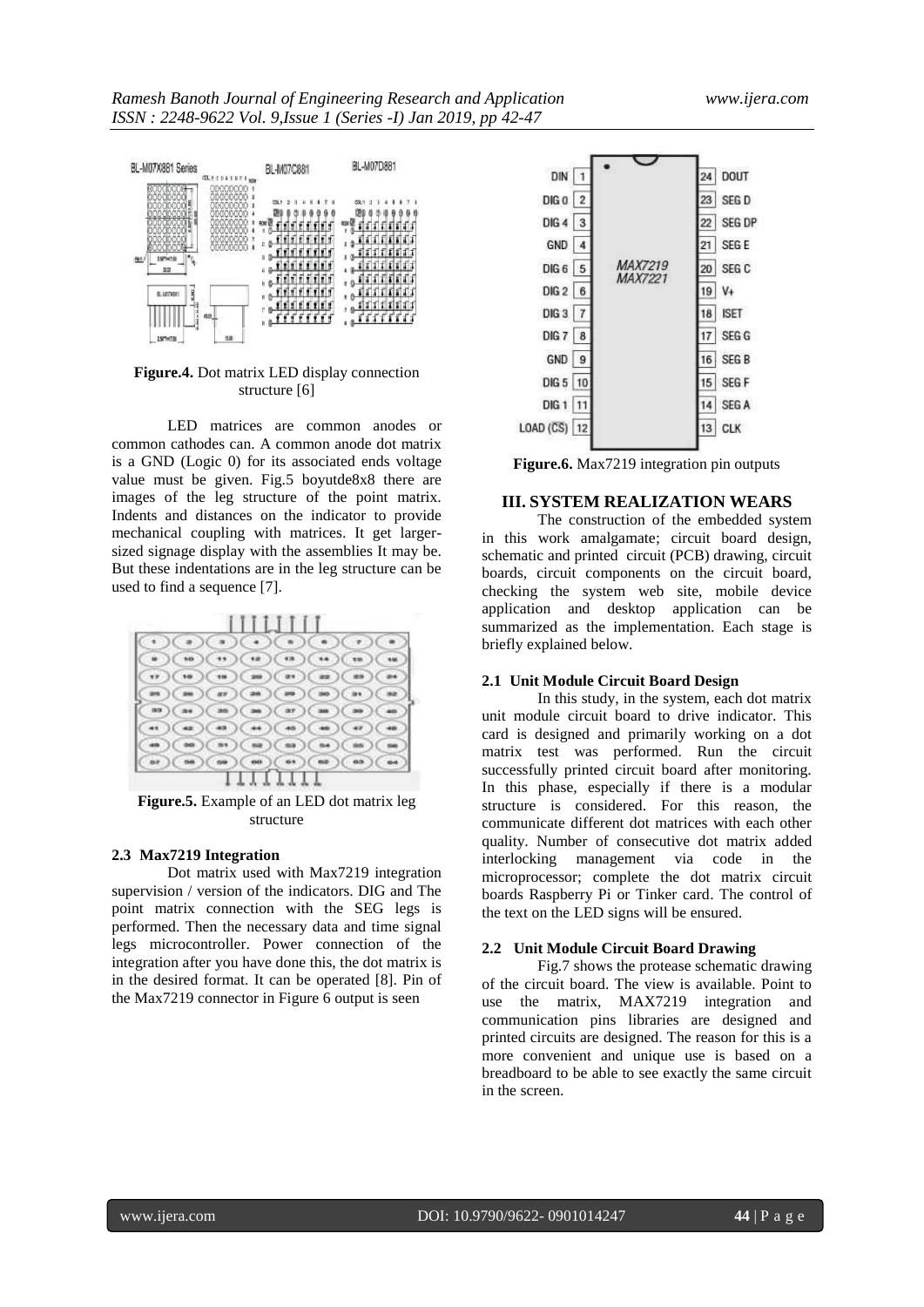

**Figure.7**. The proteus of the circuit diagrammatic drawing

MAX7219 integration of SEG and DIG pins The LEDs will be connected to control the LEDs. ADT1 package is output from the module and is it is connected to the other module. S1 package of the module by input and Raspberry Pi3 for this first module or The Tinker is the second to receive the input signal from the card and for other modules, you can al .p is the part they will handle. In this way with each other modules will be designed. The circuit feed input from VCC and GND pins of package S1 It comes.

### **2.3 Unit Module Circuit Board PCB**

On the left side of Fig. 8, you can see the drawing of the printed circuit board. View is given. S1 on the right side of the card package, left-hand ADT1 package and body the first pins of the DOT1 package in the square the other pins are drawn with round pads. This is possible prevention of errors and errors. Scratched the size of the circuit board is 5cmx5cm.



**Figure.8**. Unit module circuit board

Circuit elements after the circuit board is pressed soldered to the circuit board. Fig.8. Right of the soldered circuit elements.

# **2.4 Desktop Control Software**

Desktop application in the Net Beans IDE Java programming language. Also with server the web service that provides communication is written with the PHP language. User name and password on the desktop application login page input is entered. Entered user name and password with the web service written to the server query for the user table by establishing a connection. In this way, the entered name and password is correct is determined.

After entering the application, the first page is the page manager panel (see Fig.9). Manager panel for all processes that can be done in the system buttons are available. Exiting from the application click on the cross sign in the upper right corner.

| Announcement Add                           |
|--------------------------------------------|
| Table Add                                  |
| User Add                                   |
| Scenario Add                               |
| Scenario Chapter Add                       |
| User List Add                              |
| Table List Add                             |
| Scenario List Add                          |
| $\Gamma$ igung $0$ , Admin nonol naga viaw |

**Figure.9.** Admin panel page view.

Clicking each button on the Admin panel Interaction with the user designed for processing. For example, Display of user add and listing pages in 10. Here, the information and authority of the determined. As the manager, one of the member options, each authority performs different operations. User listing message when you click on the user on update and delete process button is available for making. Update clicking on the user update page It is passed.

|           | in a |
|-----------|------|
|           |      |
| $\cdot$ . |      |

**Figure.10.** User insertion

### **2.5 Web Site Software**

The website is written in the PHP language. In Fig.11 There is a picture of the Add an announcement page. Internet is located on the server and in the database on the server the web site directly from the database accessibility. Announcement included here sign means the summer. Sign the name of the entered content in the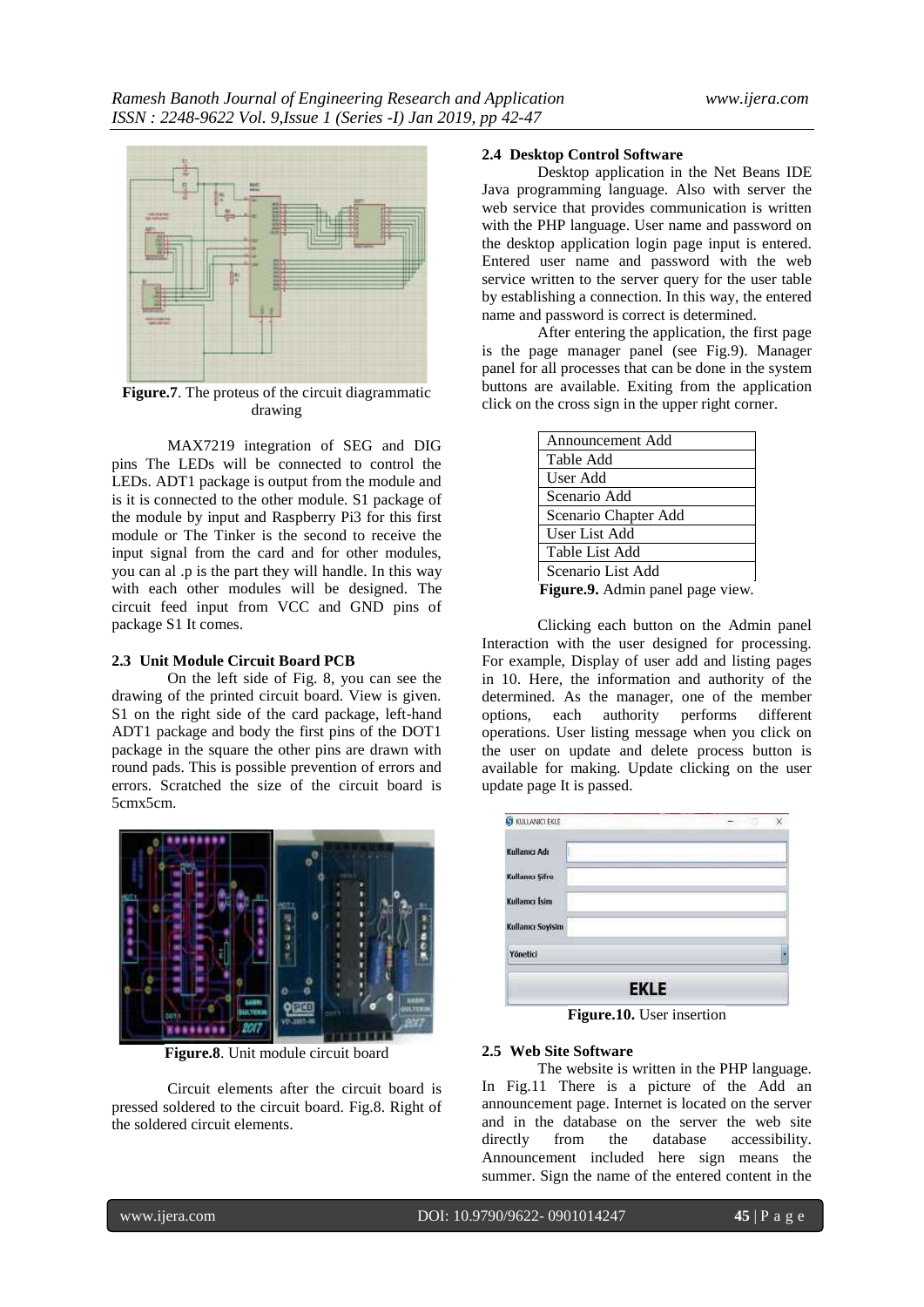name is used in selection. If the announcement is working mode the entered content is shown as active means that it will not be shown. Announcement if active sign on pass passport while notice board shall not exceed.

| TE-SAFERAN- 1. 9-1.000<br>$\theta = -\Omega \cdot \theta \mid \mathcal{L} \text{ associated with } \alpha \in \mathbb{N}$ |                                   | m                                    |         | THE LEAD<br>$\rightarrow$<br>★ 日 平 ● |
|---------------------------------------------------------------------------------------------------------------------------|-----------------------------------|--------------------------------------|---------|--------------------------------------|
|                                                                                                                           |                                   |                                      |         | LOGDUT                               |
| <b>Calculational</b>                                                                                                      |                                   | DUYURU EKLEME SAYFASI                |         |                                      |
| <b>W. Discondition</b>                                                                                                    | harriotate                        | a bhota bar<br>Sal gives properties. |         |                                      |
| <b>R</b> Registeria 410mm                                                                                                 | Minimake<br>International control | <b>Paid Hitch</b><br>1 Mill          | ÷<br>a. |                                      |
| <b>CE RUSSIAN MAL</b>                                                                                                     |                                   |                                      | ×       |                                      |
| 60 Sesuny File                                                                                                            |                                   |                                      |         |                                      |
| <b>Windows</b><br>In Newton Hollandsby                                                                                    |                                   |                                      |         |                                      |
| <b>W</b> Farkness Library                                                                                                 |                                   |                                      |         |                                      |
| <b>B</b> Greatra Lewis                                                                                                    |                                   |                                      |         |                                      |
| <b>PERMIT AND R</b><br><b>B</b> Sections (1) Links                                                                        |                                   |                                      |         |                                      |
| <b>Sanatian Linkeley</b>                                                                                                  |                                   |                                      |         |                                      |
| <b>IB Sanaha interest Liable</b>                                                                                          |                                   |                                      |         |                                      |

**Figure.11.** Add website announcement page

Image of the add sign page in Fig.12. It is convene. On this page signage name signboard which mini you have a name given to the computer card. it means. MAC address in the section means the MAC address of the card it is connected to. Is the operating mode scrolling mode - scenario mode closed mode.

| is a c                                      | $-36$                               |                                                     |         | $-21$   |
|---------------------------------------------|-------------------------------------|-----------------------------------------------------|---------|---------|
| <b>C.I. E.K.I D-Acabankrat</b>              | m                                   |                                                     |         | (11.10) |
| s                                           |                                     |                                                     |         | Louar   |
| <b>Halle</b>                                | MINAHOME SANAS<br><b>STATISTICS</b> |                                                     |         |         |
| Miasca:                                     | Daniel.                             | stand.                                              |         |         |
| tion.                                       | <b>SIGNS</b><br><b>SECTIONS</b>     | <b>Richards</b><br><b>Security</b><br>statistically | ۹<br>ţ. |         |
| $\begin{array}{c} \text{mence} \end{array}$ |                                     | <b>COLOR</b>                                        |         |         |
| <b>Giranto</b>                              |                                     |                                                     |         |         |
| () here wouldn<br>551, 1979                 |                                     |                                                     |         |         |
| <b>Wilderview</b>                           |                                     |                                                     |         |         |
| <b>Engine</b>                               |                                     |                                                     |         |         |
| <b>Bismine</b>                              |                                     |                                                     |         |         |
| <b>Alexandr</b>                             |                                     |                                                     |         |         |
| <b><i>Revenue</i></b>                       |                                     |                                                     |         |         |

**Figure.12.** Adding a website signage page

Image of the nameplate listing page in Fig.13 It is convene. This page has been added to all A list of information belonging to the signs is listed. Each an edit button and a delete button It is convenient. When you click Edit button the user is directed to the update page. Announcements to display on a similar page - it is also prepared to list and edit.



**Figure.13.** Website signage listing page

#### **2.6 Android App Control**

With the application created in Android Studio remote control of signs in various places. It also allows you to communicate with the server. web service is written in the PHP language. Desktop application with the web service written in the Android application such as accesses the database and queries.

In this application the user can various opportunities to dominate pages are created.

# **IV. RESULT**

Remote controllable electronics in this work signage system has been developed. With each other in the system intelligent circuit boards designed and communicated. Desktop for remote control software, website software, and mobile software. With these software users want the system on the platform they want ground control.

Modular in many areas with the system developed in operation easy to create and easy to control signs as required be provided in a way. Other LED of the system modular has a structure. This allows the user to communicating with each other according to peer to peer length and size to obtain a LED signage it is possible. How much is the size of LED signs If there is no change in the software system usage is provided. Fig.15 shows the There is a picture of the working state.

#### **REFERENCES**

- [1]. J. Larwood and J. C. Hotten, The History of Signboards: From the Earliest Times to the Present Day, London, 1866.
- [2]. K. L. Sheng, Multi-Level LED Dot Matrix Display Panel, University Teknikal Malaysia Melaka, Melaka, 2007.
- [3]. S. Gultekin and C. Karakuzu, Internet Uzerinden Gorsel Bilgisayar Arayuzuile Kontrol Edilebilen Nokta Matris LED Tabela, in Proceeding of the UBMK'16 International Conference on ComputerScience and Engineering, Tekirda, 20-23 October 2016.